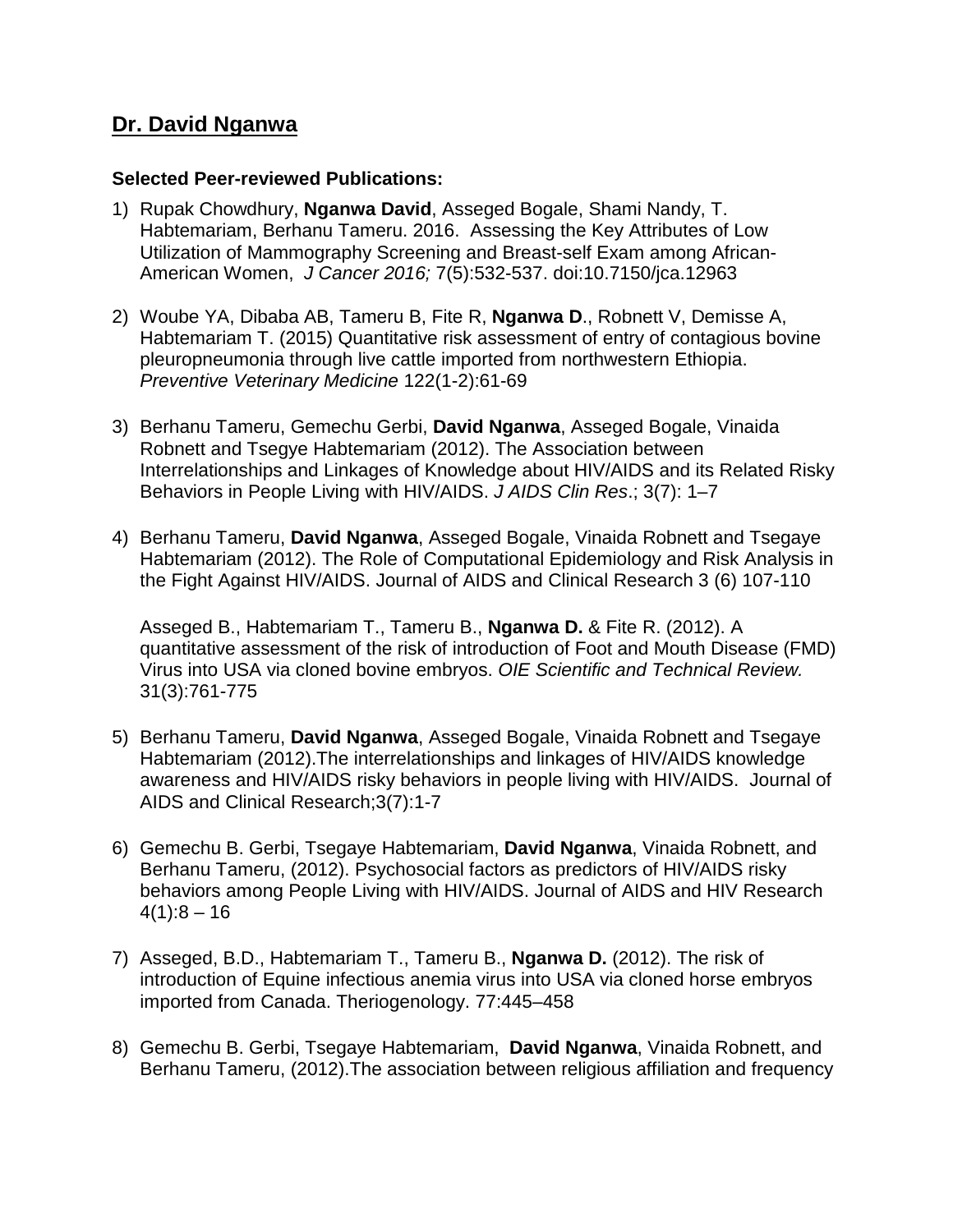of attendance at religious services on HIV risky behaviors among People Living with HIV/AIDS. Journal of AIDS and HIV Research 4(1):8-16

- 9) Gemechu B. Gerbi, Tsegaye Habtemariam, Berhanu Tameru, **David Nganwa**, and Vinaida Robnett (2012). A quantitative risk assessment of multiple factors influencing HIV/AIDS transmission through unprotected sex among HIV-seropositive men. AIDS Care: Psychological and Socio-medical Aspects of AIDS/HIV (24)3:331- 339.
- 10[\)Abdalla E,](http://www.ncbi.nlm.nih.gov/pubmed?term=Abdalla%20E%5BAuthor%5D&cauthor=true&cauthor_uid=22102305) [HabteMariam T,](http://www.ncbi.nlm.nih.gov/pubmed?term=HabteMariam%20T%5BAuthor%5D&cauthor=true&cauthor_uid=22102305) **[Nganwa D](http://www.ncbi.nlm.nih.gov/pubmed?term=Nganwa%20D%5BAuthor%5D&cauthor=true&cauthor_uid=22102305)**., [Dibaba AB,](http://www.ncbi.nlm.nih.gov/pubmed?term=Dibaba%20AB%5BAuthor%5D&cauthor=true&cauthor_uid=22102305) [Gerbi G,](http://www.ncbi.nlm.nih.gov/pubmed?term=Gerbi%20G%5BAuthor%5D&cauthor=true&cauthor_uid=22102305) [Vinaida R,](http://www.ncbi.nlm.nih.gov/pubmed?term=Vinaida%20R%5BAuthor%5D&cauthor=true&cauthor_uid=22102305) [Tameru B.](http://www.ncbi.nlm.nih.gov/pubmed?term=Tameru%20B%5BAuthor%5D&cauthor=true&cauthor_uid=22102305) (2011). Epidemiology of influenza A 2009 H1N1 virus pandemic in the *U.S. [J Health](http://www.ncbi.nlm.nih.gov/pubmed/22102305)  [Care Poor Underserved.](http://www.ncbi.nlm.nih.gov/pubmed/22102305)* 22(4 Suppl), 39-60
- 11)Gemechu B. Gerbi, TsegayeHabtemariam, Berhanu Tameru, **David Nganwa**, and Vinaida Robnett (2011). Psychosocial Responses Associated with Perceived Risk of Cancer in An African-American Community. Psychological Reports 109(1):93-98
- 12)Gemechu B. Gerbi, Tsegaye Habtemariam, BerhanuTameru, **David Nganwa**, and Vinaida Robnett (2011). A comparative study of substance use before and after establishing HIV infection status among people living with HIV/AIDS. Journal of Substance Use 16(6):464-475
- 13)Gemechu B. Gerbi, TsegayeHabtemariam, Berhanu Tameru, David Nganwa, and Vinaida Robnett (2011). The Association Between Substance Use and Risky Sexual Behaviors Among Middle School Children. Journal of Substance Use: **16**(5):339-347
- 14)Gemechu B. Gerbi, Tsegaye Habtemariam, Berhanu Tameru, David Nganwa, and Vinaida Robnett (2010). A comparative study of substance use before and after establishing HIV infection status among people living with HIV/AIDS. *Journal of Substance.* 16*(6):464–475*
- 15)Gemechu B. Gerbi, Cheryl G. Davis, Tsegaye Habtemariam, Berhanu Tameru, **David Nganwa**, Vinaida Robnett. (2010). The association between substance use and risky sexual behaviors among middle school children. *Journal of Substance Use*  : 1–9. (Posted online on 27 Sep 2010.)
- 16)**David Nganwa**, DVM; Tsegaye Habtemariam, PhD; Berhanu Tameru, PhD; Gemechu Gerbi, MS; Asseged Bogale, DVM; Vinaida Robnett, MS; Wanda Wilson, BS (2010). Applying The Epidemiologic Problem Oriented Approach (EPOA) Methodology In Developing A Knowledge Base For The Modeling Of HIV/AIDS. *Ethnicity & Disease*, 20 (suppl 1):173-177
- 17)Tameru Berhanu, Habtemariam Tsegaye, **Nganwa David**, Gerbi Gemechu, Bogale Asseged, Robnett Vinaida and Wilson Wanda (2010). Assessing HIV/AIDS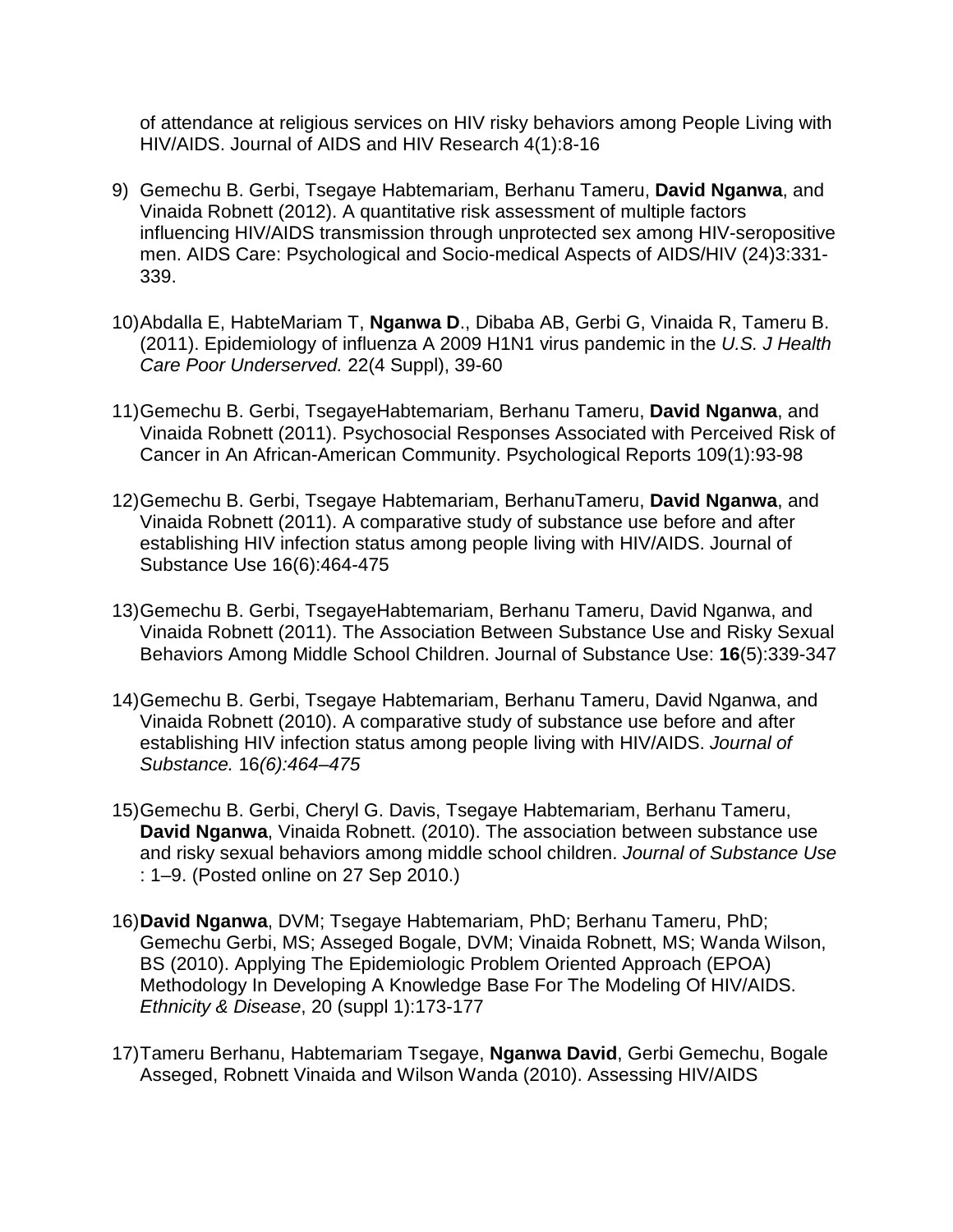Intervention Strategies Using an Integrative Macro-Micro Level Computational Epidemiologic Modeling Approach. *Ethnicity & Disease*, 20 (suppl 1):207-210

- 18)C. Lane,A B. Tameru, **D. Nganwa**, T. Habtemariam, B. Asseged, V. Robnett, and S. Wilson (2009). A Quantitative Risk Assessment for the Likelihood of Introduction of Highly Pathogenic Avian Influenza Virus Strain H5N1 into U.S. Hunter Retriever Dogs. *Avian Diseases* 54(1):699-706
- 19)Gemechu B. Gerbi, Tsegaye Habtemariam, Berhanu Tameru, **David Nganwa**, Vinaida Robnett. (2009). The correlation between alcohol consumption and risky sexual behaviours among people living with HIV/AIDS. *Journal of Substance Use* **[14](http://www.informaworld.com/smpp/title~content=t713655978~db=all~tab=issueslist~branches=14#v14)**[\(2\)](http://www.informaworld.com/smpp/title~content=g910577442~db=all):90-100
- 20)Zekeri A. Andrew., Habtemariam, T., Tameru, B., **Nganwa, D.** and Robnett, V. (2009). Conspiracy beliefs about HIV/AIDS among HIV-Postive African American Patients in rural Alabama. *Psychological Reports*, 104:388-394
- 21)Habtemariam, T., Tameru, B., **Nganwa, D.**, Beyene, G., Ayanwale, L., Robnett, V. and Wilson, W. (2008). Epidemiologic Modelling of HIV/AIDS: Use of Computational Models to Study the Population Dynamics of the Disease to Assess Intervention Strategies for Decision-Making. *Advances in Systems Science and Applications (ASSA),* 8(1): 35 -39
- 22)Tameru, B., Habtemariam, T., Nganwa, D., Ayanwale, L., Beyene, G., Robnett V., and Wilson, W. (2008). Computational Modelling of Intracellular Viral Kinetics and CD4+ Cellular Population Dynamics of HIV/AIDS. *Advances in Systems Science and Applications (ASSA),* 8(1):40 – 45
- 23)Habtemariam, T., Tameru, B., **Nganwa, D.**, Beyene, G., Ayanwale, Robnett, V., Wilson, W., and Zekeri, A. (2008). A Conceptual Multivariate Modelling Approach for Integrating Epidemiologic and Psychosocial Determinants to Examine Diseases in Under-served Populations. *Advances in Systems Science and Applications (ASSA),* **8**(2):201-205
- 24)Tameru, B., Gebremadhin, B., Habtemariam, T., **Nganwa, D.**, Ayanwale, O., Wilson, S., Robnett, V., and Wilson, W. (2008). Developing a Generic Risk Assessment Simulation Modelling Software Tool for Assessing the Risk of Foot and Mouth Disease Virus Introduction. *Advances in Systems Science and Applications (ASSA)*, **8**(2):206-211
- 25)Debretsion, A., T. Habtemariam, S. Wilson, **D. Nganwa**, T. Yehualalaeshet (2008) "Real-time PCR assay for rapid detection and quantification of Campylobacter jejuni on chicken rinses from poultry processing plant". *Molecular and Cellular Probes.* 21:177-181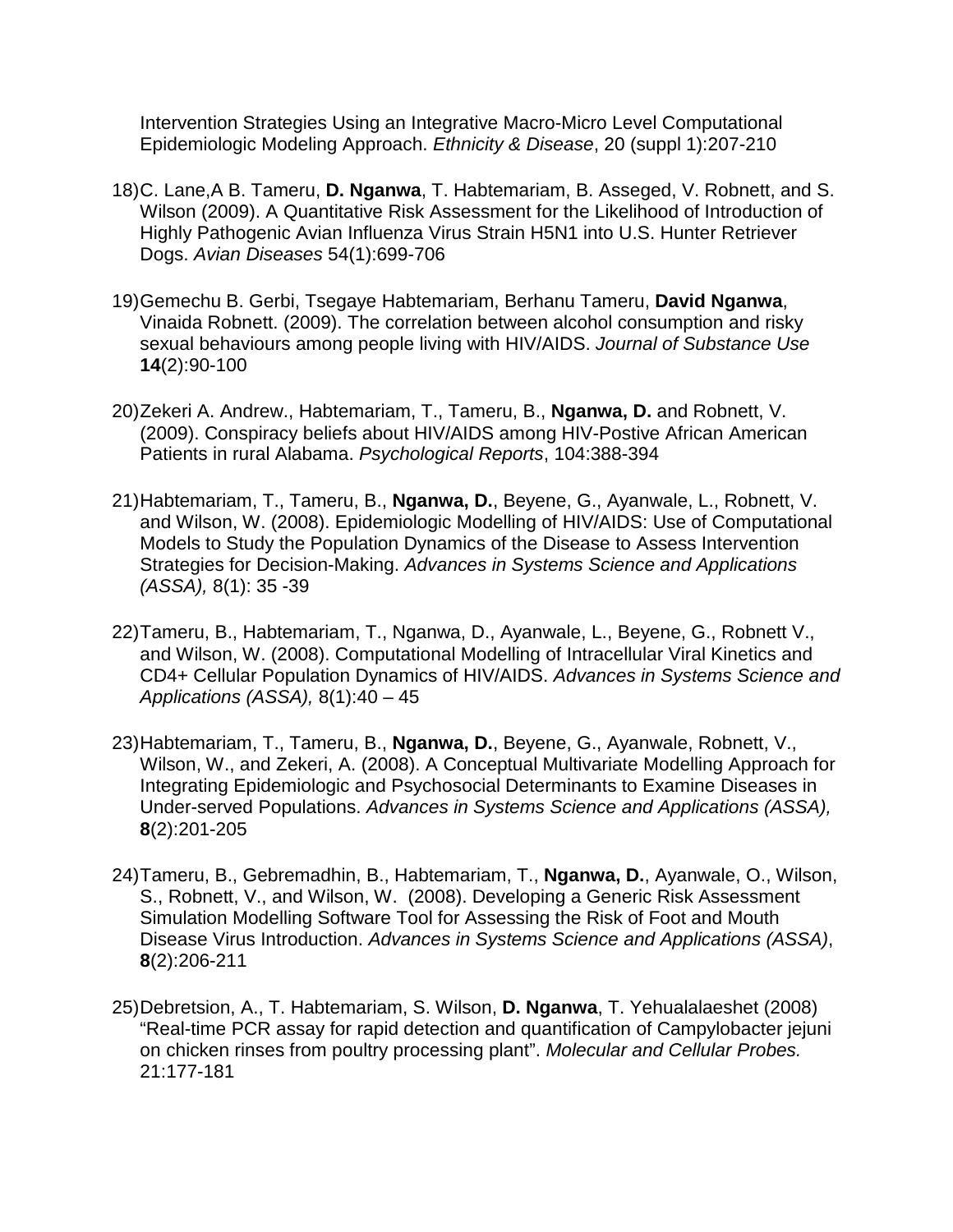#### Book Chapters:

- 1) **Nganwa D.** and Asseged B. (2014). Distribution, Public Health Significance, and Control Status of Bovine Tuberculosis Caused by *Mycobacterium bovis* in Uganda. In: Thoen, Steel & Kaneene (eds). Zoonotic Tuberculosis: *Mycobacterium bovis* and Other Pathogenic Mycobacteria. 3<sup>rd</sup> ed. Wiley-Blackwell. 133-149
- 2) Berhanu Tameru, **David Nganwa**, Asseged Bogale, Vinaida Robnett and Tsegaye Habtemariam.(2014) The Role of Computational Epidemiology and Risk Analysis in the Fight against HIV/AIDS". Book Chapter "Epidemiology I- Theory, Research and Practice", ISBN 978-1-922227-331 (Hardcover)
- 3) Abdalla E. and **D. Nganwa**. Factors Contributing to the Transmission of Bovine Tuberculosis caused by Mycobacterium bovis and Its Control Status in Sudan. . In: Thoen, Steel & Kaneene (eds). Zoonotic Tuberculosis: Mycobacterium bovis and Other Pathogenic Mycobacteria. 3rd ed. Wiley-Blackwell. 159-174
- 4) Gemechu B. Gerbi, TsegayeHabtemariam, Berhanu Tameru, **David Nganwa**, Vinaida Robnett, and Sibyl K. Bowie. "Triple Challenges of Psychosocial Factors, Substance Abuse, and HIV/AIDS Risky Behaviors in People Living with HIV/AIDS" pp: 135-158: In: Social and Psychological Aspects of HIV/AIDS and their Ramifications, ISBN 978-953-307-640-9 edited by: Gobopamang Letamo Publisher: [InTech,](http://www.intechweb.org/) (2011)

### **List of Presentations in National/International Conferences:**

- 1) A Quantitative Risk Assessment for the Likelihood of Obesity Developing in African American Adults Living in Macon County Alabama. Stewart, K., Gerbi, G., **Nganwa, D.,** Bogale, A., Robnett, V., Tameru, B., Abdalla, E., Habtemariam, T. 13th RCMI International Symposium on Health Disparities. December 10-13, 2012 in San Juan, Puerto Rico
- 2) A Quantitative Risk Assessment of Lifestyle for Risk of High Blood Pressure. Lane, C., Habtemariam, T., **Nganwa, D.,** Asseged, B., Gerbi, G., Robnett, V., and Tameru, B. 13th RCMI International Symposium on Health Disparities. December 10- 13, 2012 in San Juan, Puerto Rico
- 3) Socioeconomic and Demographic Factors as Predictors of Health Disparities in Screening Tests for Breast and Cervical Cancers of Females in Four Black Belt Counties BBC (Barbour, Macon, Green and Wilcox) of Alabama. Abdalla, E., Tameru, B., Gerbi, G., Habtemariam, T., **Nganwa D.,** Asseged, B., Robnett, V. 13th RCMI International Symposium on Health Disparities. December 10-13, 2012 in San Juan, Puerto Rico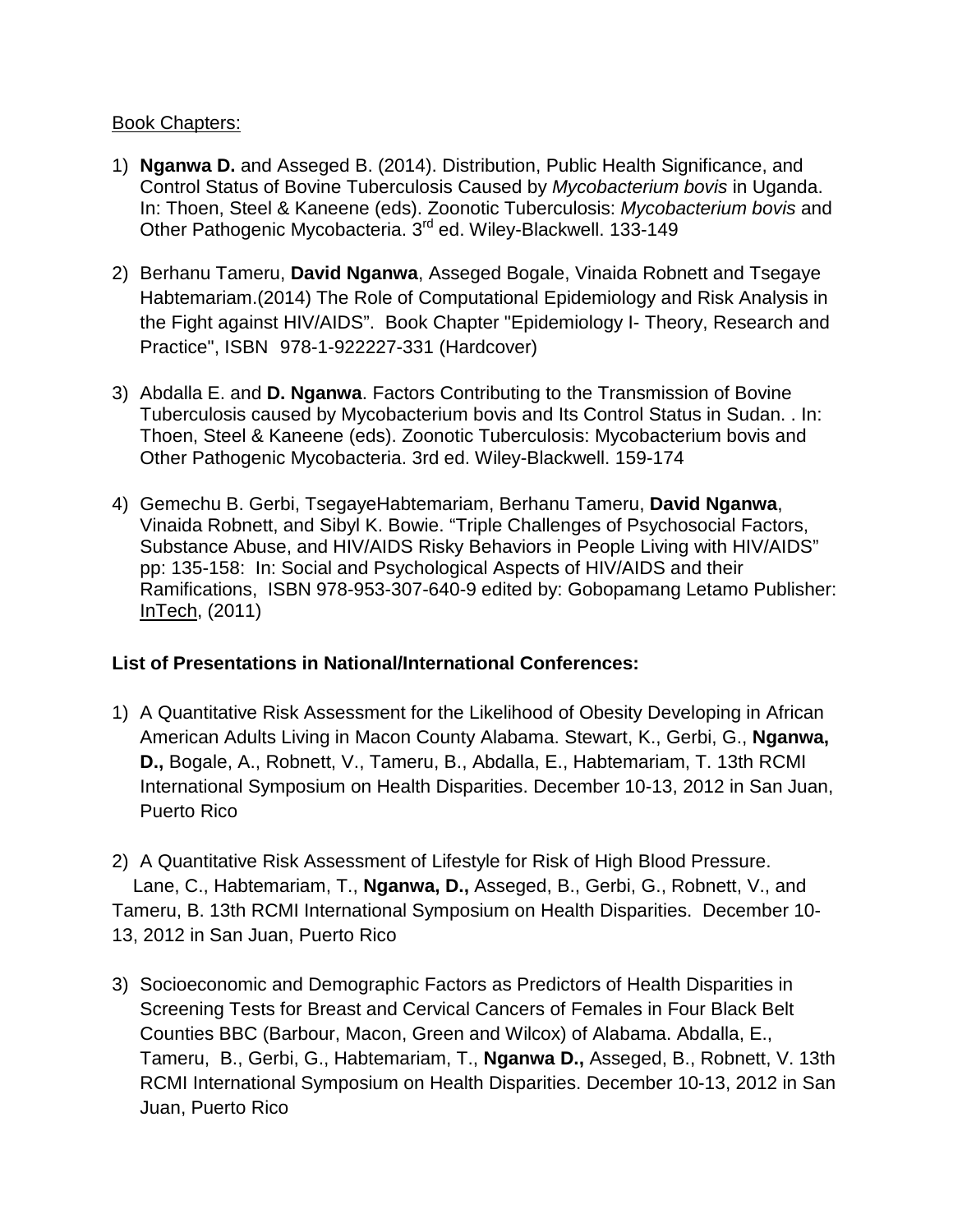- 4) A Risk Assessment of HIV Transmission Focusing on Risky Behaviors**. D.Nganwa**; T. Habtemariam; B. D. Asseged; G. Gerbi; V. Robnett; B. Tameru. 13th RCMI International Symposium on Health Disparities. December 10-13, 2012 in San Juan, Puerto Rico
- 5) Abdalla, E., B. Tameru, T. Habtemariam, **D. Nganwa**, B. Asseged, G. Gerbi, and V. Robnett, Presenter Abdalla, A preliminary Spatio-Epidemiologic Analysis of a Novel Influenza A (H1N1) Virus Outbreak in USA [from early surveillance data (April-December 12, 2009). Research and Creative Activities Symposium 2010, Alabama State University, Montgomery, Alabama March 17-18 2010
- 6) Abdalla, E., B. Tameru, T. Habtemariam, **D. Nganwa**, B. Asseged, G. Gerbi, and V. Robnett, Presenter Abdalla, A preliminary Spatio-Epidemiologic Analysis of a Novel Influenza A (H1N1) Virus Outbreak in USA [from early surveillance data (April-December 12, 2009). International Symposium on Neglected Influenza Viruses. International Society for Influenza and other Respiratory Virus Diseases. Amelia Island, Florida USA. February 3-5 2010
- 7) Gerbi G, Habtemariam H, Tameru B, **Nganwa D**., Robnett V, and A. Dibaba, Presenter Gerbi, A Quantitative Risk Assessment of Multiple Factors Influencing HIV/AIDS Transmission in HIV-Seropositive Men Using Epidemiologic Problem Oriented Approach (EPOA) Methodology. Society for Risk Analysis 2009 Annual Meeting*: The Evolution of a Science.* Renaissance Inner Harbor in Baltimore, Maryland December 9, 2009
- 8) **Nganwa D.**, Tameru B, Habtemariam T, Bogale A, Robnett V, and S. Wilson, Presenter Nganwa, Developing Risk Assessments in Animal Trade: The role of the EPOA Methodology using Beef importation as a likelihood pathway of introduction of FMD virus into USA. Society for Risk Analysis 2009 Annual Meeting*: The Evolution of a Science.* Renaissance Inner Harbor in Baltimore, Maryland, December 9, 2009
- 9) Okeke W, Tameru B, Habtemariam T, **Nganwa D**, Bogale A, Wilson S, and V. Robnett, Presenter Okeke, A quantitative risk assessment for the likelihood of Escherichia-coli O157:H7 contaminating of beef carcasses in processing plants in the USA. Society for Risk Analysis 2009 Annual Meeting*: The Evolution of a Science.* Renaissance Inner Harbor in Baltimore, Maryland, December 9, 2009.

# **International Conferences, 2<sup>nd</sup>, and 3<sup>rd</sup> Pan African Conferences:**

Sponsored by United States Department of Agriculture/Animal and Plant Health Inspection Service/International Technology and Regulatory Capacity Building (USDA/APHIS-ITRCB) United States Agency for International Development (USAID) and Tuskegee University.

1) 2007 Hyderabad - U.S. and India Agricultural Knowledge Initiative.